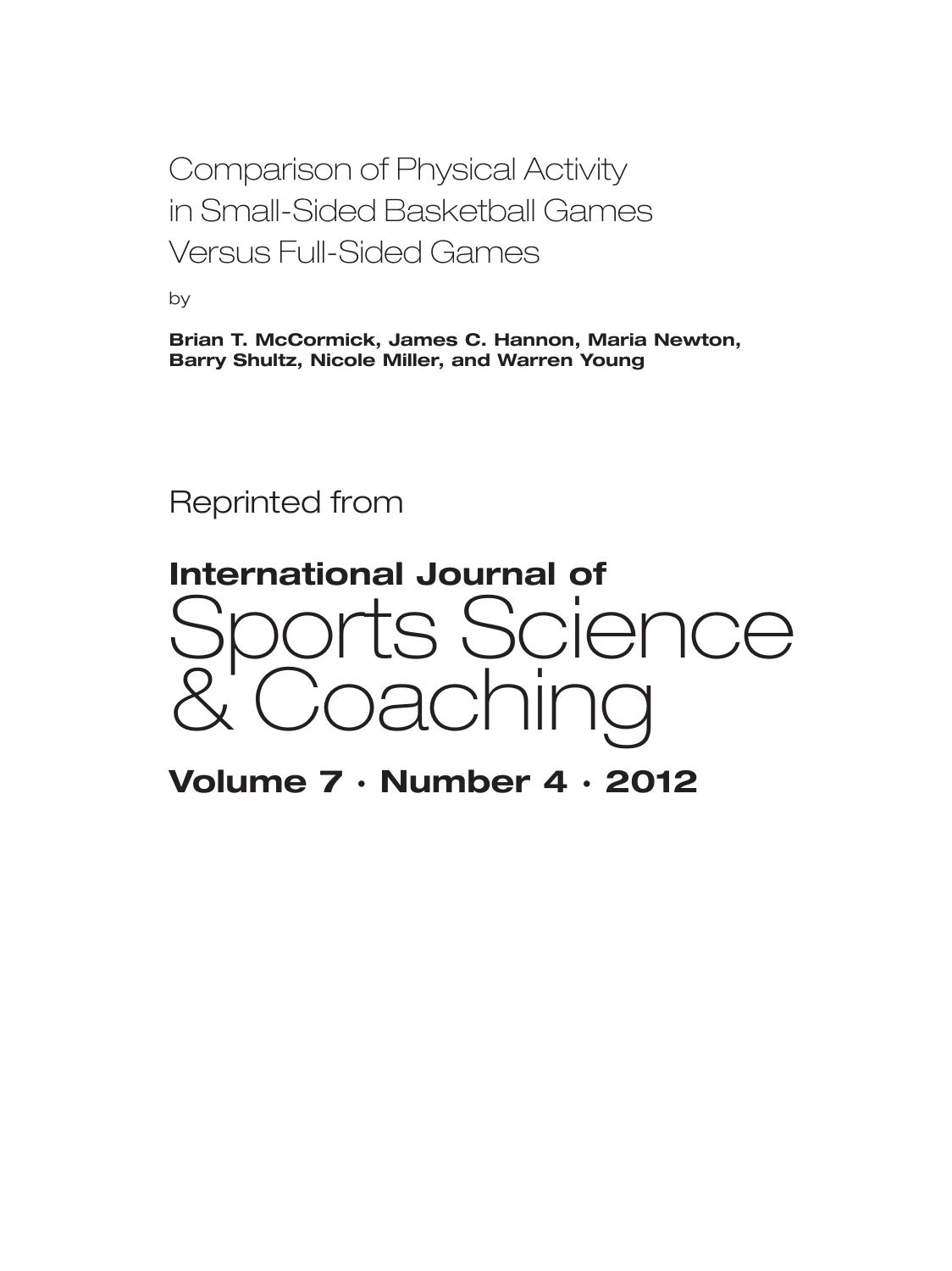# Comparison of Physical Activity in Small-Sided Basketball Games Versus Full-Sided Games

# Brian T. McCormick<sup>1</sup>, James C. Hannon<sup>1</sup>, Maria Newton<sup>1</sup>, **Barry Shultz1, Nicole Miller1, and Warren Young2**

<sup>1</sup>Department of Exercise and Sport Science, University of Utah 2University of Ballarat, Australia

### **ABSTRACT**

Organized youth sports leagues attempt to meet many goals. Three primary needs for a youth sports league are to meet the participants' desires, provide quality learning experiences, and develop the competencies needed for continued participation. Possessing the ball, shooting more, and being more involved with a team's offense lead to more enjoyment and feelings of competence. Therefore, increasing the involvement of each player through more ball contacts should be a goal of youth sports leagues. Twelve male basketball players (age=15) from one high-school basketball team participated in this study. This study used paired t-tests to examine the differences between three-on-three basketball games and five-on-five basketball games that lasted for eight minutes in terms of average heart rate, moderate to vigorous intensity physical activity, vigorous intensity activity, and ball contacts. There were no significant differences between average heart rate, moderate-to-vigorous intensity activity, or vigorous intensity activity in the two conditions, but there were significantly more ball contacts on average in the three-onthree games. These results suggest that three-on-three leagues may be an appropriate sport for the initial exposure to basketball for youth players.

**Key words:** Basketball, Heart-Rate Monitoring, Small-Sided Games, Youth Sport

#### **INTRODUCTION**

Youth basketball leagues modify the game by eliminating zone defenses, outlawing fullcourt presses, using smaller balls, lowering the rims, and shortening the free-throw line [1,2], but few leagues reduce the number of players. The effects of modifying the game from fiveon-five full-court games to three-on-three half-court games are largely unstudied. Reducing the number of players is a common strategy used to make a sport more skill appropriate and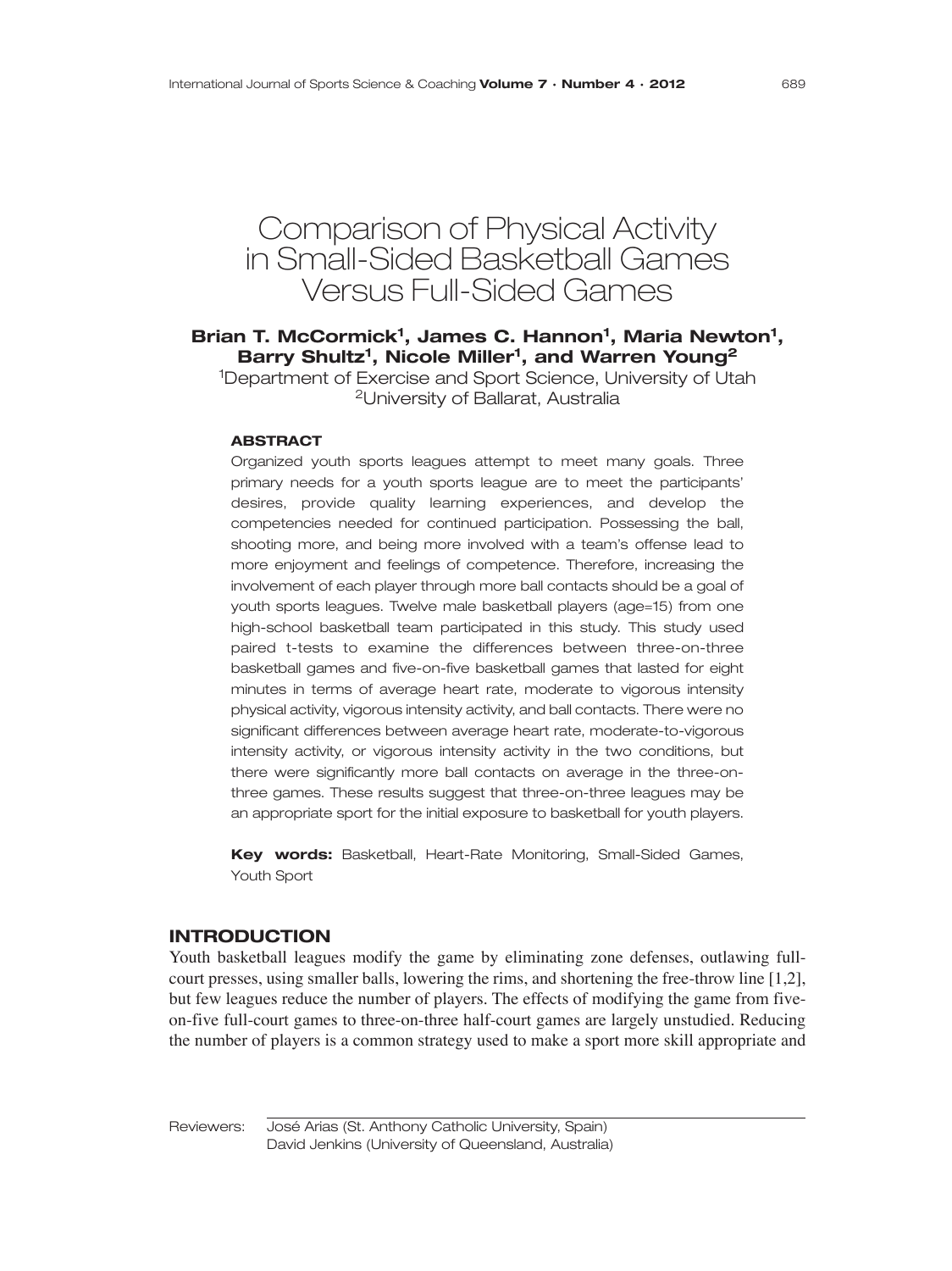to promote skill development without sacrificing the fidelity of the sport. The English F.A. and U.S. Soccer do not recommend full-sided 11-on-11 soccer until under-13s [3]. The play practice [4], teaching games for understanding [5], and sport education [6] philosophies use modified or small-sided games extensively, and basketball coaches use small-sided games extensively during practices for developmental purposes.

Beginners and less-skilled players need more time and space [4], but youth basketball is played within a more constrained environment than the professional game. A youth (22.5 m) or high school (25.6 m) basketball court is shorter than an NBA court (28.65 m) and narrower (12.8m to 15.24m versus 15.24 m). In the half-court, offense is played from just outside the three-point line to the basket. The NBA three-point line  $(7.24 \text{ m})$  is deeper than the college  $(6.25 \text{ m})$  or high school/youth  $(6 \text{ m})$  three-point line. In the half-court, the player density (total area divided by the players) is 38.1  $m<sup>2</sup>$  per player for the NBA and 25.6  $m<sup>2</sup>$  per player for youth games on a 12.8m wide court [7], giving less time and space to the developing youth player compared to an NBA player.

Beyond space constraints, every additional player increases the interactions and decisionmaking load. A five-on-five basketball game has 90 potential interactions; playing one-onone has only two [8]. Interactions are the tactical possibilities [8], and more interactions equal greater task complexity. When more players are added to a constrained area, individual tasks become more complex, require greater accuracy, and must be made in less time. Expert players possess the perceptual-cognitive skills to respond skillfully to situations with high demands of task complexity, speed, and accuracy [9], but young or inexperienced players lack these skills. Three-on-three increases the available space to  $42.76$  m<sup>2</sup> per player on a 12.8 m wide court and reduces the potential interactions to 30, reducing the task complexity and providing more time and space for developing players.

Small-sided games also have been shown to provide more skill-related activity. Arias et al. [10] suggested that the most significant way to participate in sport is ball contacts. A pilot study by Canada Basketball found more ball contacts for each player in a three-on-three game compared to a five-on-five game. In a study by Pinar et al. [11], each player participated more often in an offensive attack in a modified three-on-three basketball game compared to a five-on-five game. The opportunity for more players to participate in more ball possessions offers a greater opportunity for individual and collective development [10].

In addition to the number of players on the court, a player's position may affect his involvement in the game reflected in the number of ball contacts. Many teams rely on the point guard to be a primary ball handler and initiate the team's offense, so points guards would be expected to have more ball contacts than other positions. However, no known studies have examined the effect of position on the number of ball contacts.

In addition to creating a more skill-appropriate game and offering more ball contacts, research indicates that small-sided games increase average heart rates when compared to games with more participants. Small-sided games have been shown to increase average heart rates in basketball [12], rugby [13], soccer [14], futsal [15], and field hockey [16]. No differences were found in average heart rates when comparing three-on-three to four-on-four games in basketball [17]. No known studies have directly compared three-on-three basketball with five-on-five basketball.

The purposes of this study were two: a) to compare small-sided basketball games (threeon-three) to full-sided basketball games (five-on-five) in terms of ball contacts and physical activity as measured by a heart-rate monitor, and b) to examine the influence of positions on ball contacts in three-on-three and five-on-five basketball games. Based on the review of literature, it was hypothesized that three-on-three games would provide more ball contacts,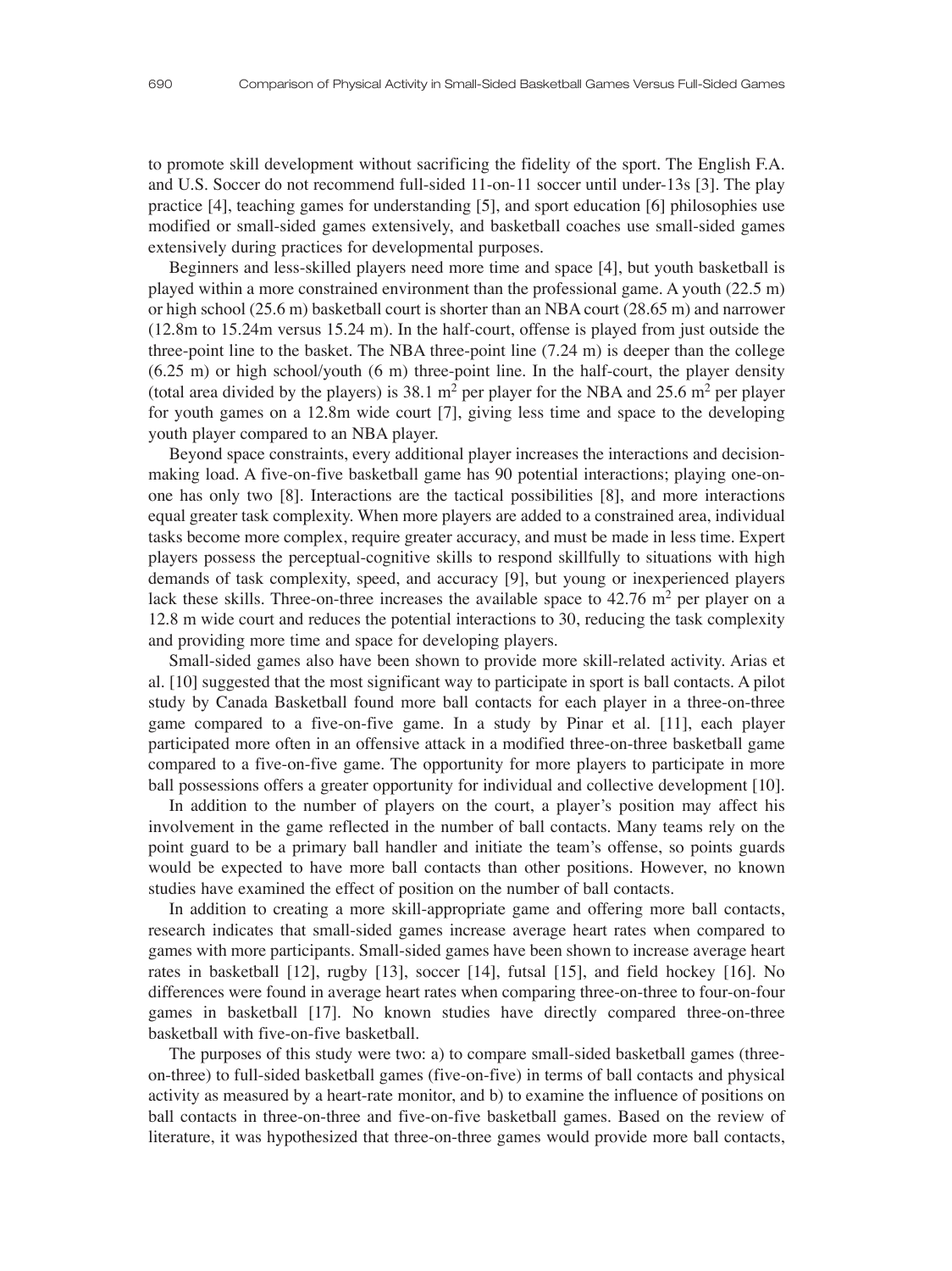and would induce higher mean average heart rates than five-on-five games. On the contrary, it was hypothesized that five-on-five games would provide a higher percentage of vigorous intensity (VI) due to full-court sprints, whereas the three-on-three and five-on-five games would provide the same percentage of moderate-to-vigorous intensity (MVI). Finally, it was hypothesized that point guards would possess the ball more than wings and post players in five-on-five games, whereas possessions would be distributed equally in the three-on-three games.

#### **METHODS**

#### PARTICIPANTS

The participants in this study were 12 boys (15 years of age) from a high-school freshmen basketball team in the southwestern United States, and each had at least one season of prior playing experience. One high-school team agreed to participate in the study, which limited the study to 12 participants. Each player played two three-on-three and two five-on-five games. The study occurred early in the team's regular season after approximately six weeks of practice. None of the players had a history of injury in the previous three months. The study was approved by the University IRB, and subject and parental informed consent was received prior to the start of data collection.

# PROCEDURE

This was a quasi-experimental study using a within-groups repeated measures design. The study took place during the team's normal Saturday morning practice. The subjects were assigned to five-on-five and three-on-three teams. The order of participation was randomized, and players competed with and against different players. Teams were balanced to account for height differences. Each player participated in two five-on-five games and two three-on-three games. The games were eight minutes in duration, and the clock did not stop. Fouls were called, but no free throws were attempted. The ball was returned to play as quickly as possible after all fouls, violations, and out of bounds.

The players warmed up as they would before a game with a dynamic warm-up and basic lay-up drills. The players wore their practice uniforms: Shorts and loose fitting reversible jerseys with numbers clearly visible. After the warm-up, the players were fitted with heartrate monitors (Polar E600). The players wetted the transmitter before fitting the chest strap around their chest. The delay between the warm-up and the start of the first game was approximately 10 minutes, as each player received a monitor and strap, fitted the strap, and turned on the heart-rate (HR) monitor to check if it was registering values.

At the start of each game, the players were instructed to start the HR monitor. Each player made a visual check. Once each player confirmed his HR monitor was working, the official started the game with a jump ball, and the clock was started. The videographer started to record the action in advance of the jump ball to ensure that no activity was missed. At the final buzzer, players were instructed to stop the HR monitor. At the conclusion of the games, the HR data from each of the monitors was inputted into a Microsoft Excel file manually for statistical analysis. The manual download allowed for a thorough check of the data, and incomplete data were excluded.

After each game, players rested for at least five minutes before returning to play. Exact heart-rate recovery depends on the exercise intensity, physical fitness, and other factors, but generally decreases by 15-20 beats in the first minute [18]. Hebestreit et al. [19] showed that prepubertal boys could recover fully from a Wingate anaerobic test after two minutes. Five minutes of passive recovery appeared sufficient for active adolescents performing below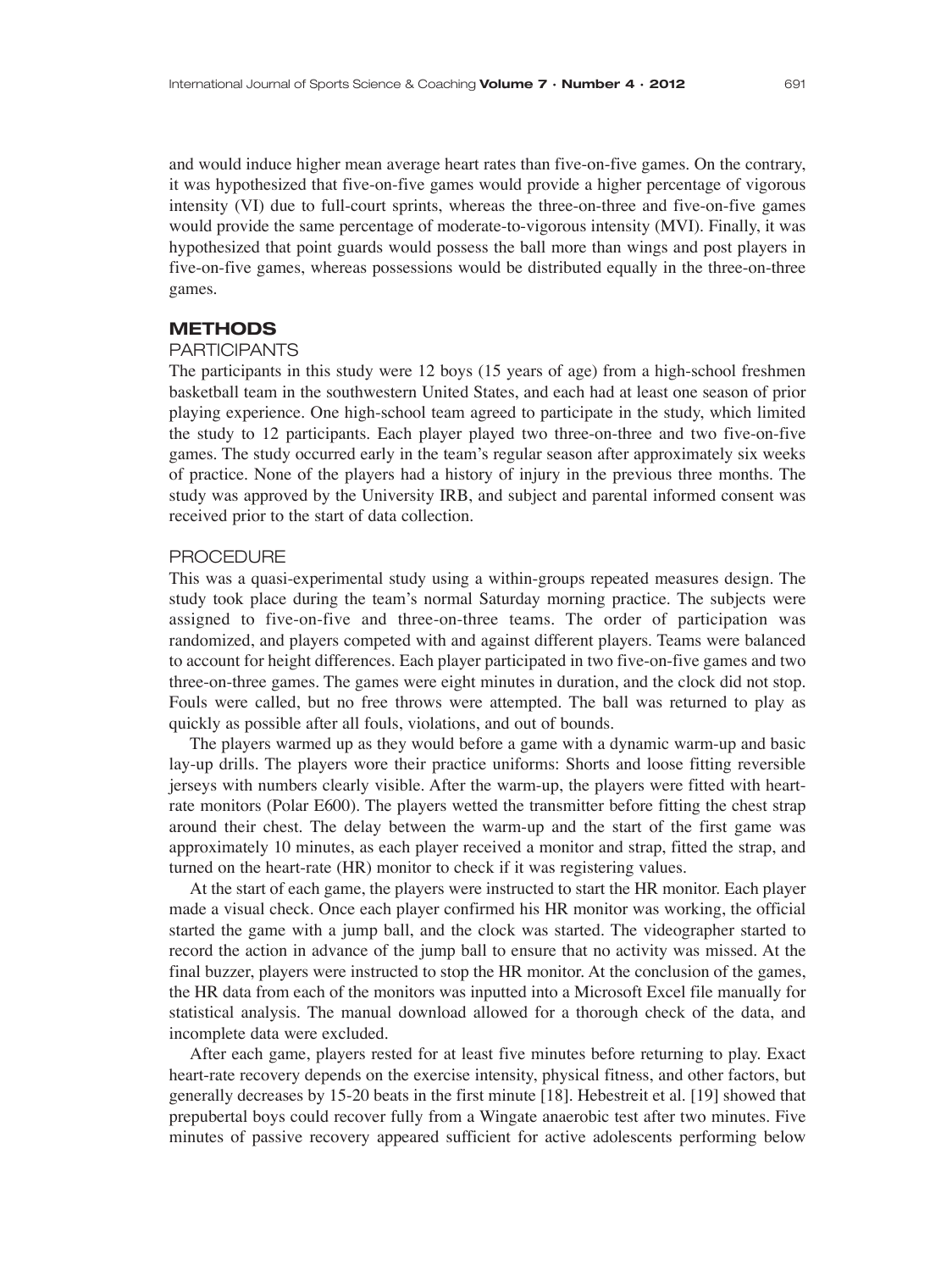90% of their maximal effort, and inspection of the data showed that players started each game with a similar heart rate.

The five-on-five games were played on a regulation high-school court (25.6m x 15.24m) and used high-school rules with the exception of the running clock and lack of free-throw attempts. The three-on-three games were played on a modified half court with the depth restricted to  $9.14$ m. The three-on-three games were played with the FIBA $33$  rules. "The game is played on a half court, on one basket..... If the defensive team rebounds the ball, it must return the ball (by passing or dribbling) behind the three-point line"  $[20, p. 26-27]$ . After a made basket, the new offensive team inbounded and cleared the ball.

The games were recorded on a video camera (Sony Handycam DVD 850) for further analysis. The video camera was located at center court on the top of the bleachers to allow for an angle where every player was captured at all times, and jersey numbers remained visible. The video recording was used to observe the ball contacts for each player in each game condition.

#### **INSTRUMENTS**

The researcher used the DVD recording and the Team Sport Assessment Procedure (TSAP) to measure each player's involvement through his ball contacts [21]. Nadeau et al. [22] reported a discriminant validity of -0.77 and a percentage of agreement of 81% with studentobservers in ice hockey using the TSAP, similar to the original study which reported a concurrent validity of .74 and inter-observer reliability greater than .90 [21].

To approximate the ball contacts when the player had the opportunity to shoot, make a move in a one-on-one situation, or make a decision against defenders in the attack zone [10], the researcher subtracted neutral balls (NB) from the volume of play (PB) to create the offensive-played-balls (OPB) category (because the researcher noted that a high number of non-essential plays affected the correlation between an instrument's results and an expert's ratings in a previous pilot study). To create a consistent NB measure, any inbound pass was considered to be a neutral ball. The OPB category was considered to give the best approximation of ball contacts within the game where the player had an opportunity to shoot, make a move against a defender, or make a decision against a defender, thus providing the opportunity to participate and improve.

The researcher observed each player and tallied each ball possession and outcome using the TSAP. After one week, the researcher re-watched the DVD and randomly picked two players in each condition to observe. The Pearson's correlation coefficient for intra-observer reliability was .976,  $p = .024$ . To measure the inter-observer reliability, a college basketball coach viewed one three-on-three game and one five-on-five game and observed two players in each condition. The Pearson's correlation coefficient for inter-observer reliability between the researcher and the college basketball coach was  $.987, p = .013$ .

#### HEART-RATE MEASURES

Heart-rate values were recorded every 15 seconds to reduce sampling error without sacrificing the quality of interpretation [23, 24]. The use of Polar Heart Rate monitors has been validated against ECG readings in activities as diverse as rowing, dance, and jogging [25, 26], and has been recognized as the most accurate tools for heart-rate monitoring and registering heart rates in the field [27]. HR monitors have been used to determine the intensity of activity in numerous basketball studies [23, 24, 28-30].

The Center for Disease Control and Prevention [31] set moderate intensity (MI) physical activity at 50% to 70% of the person's age-predicted maximum heart rate. The 50% threshold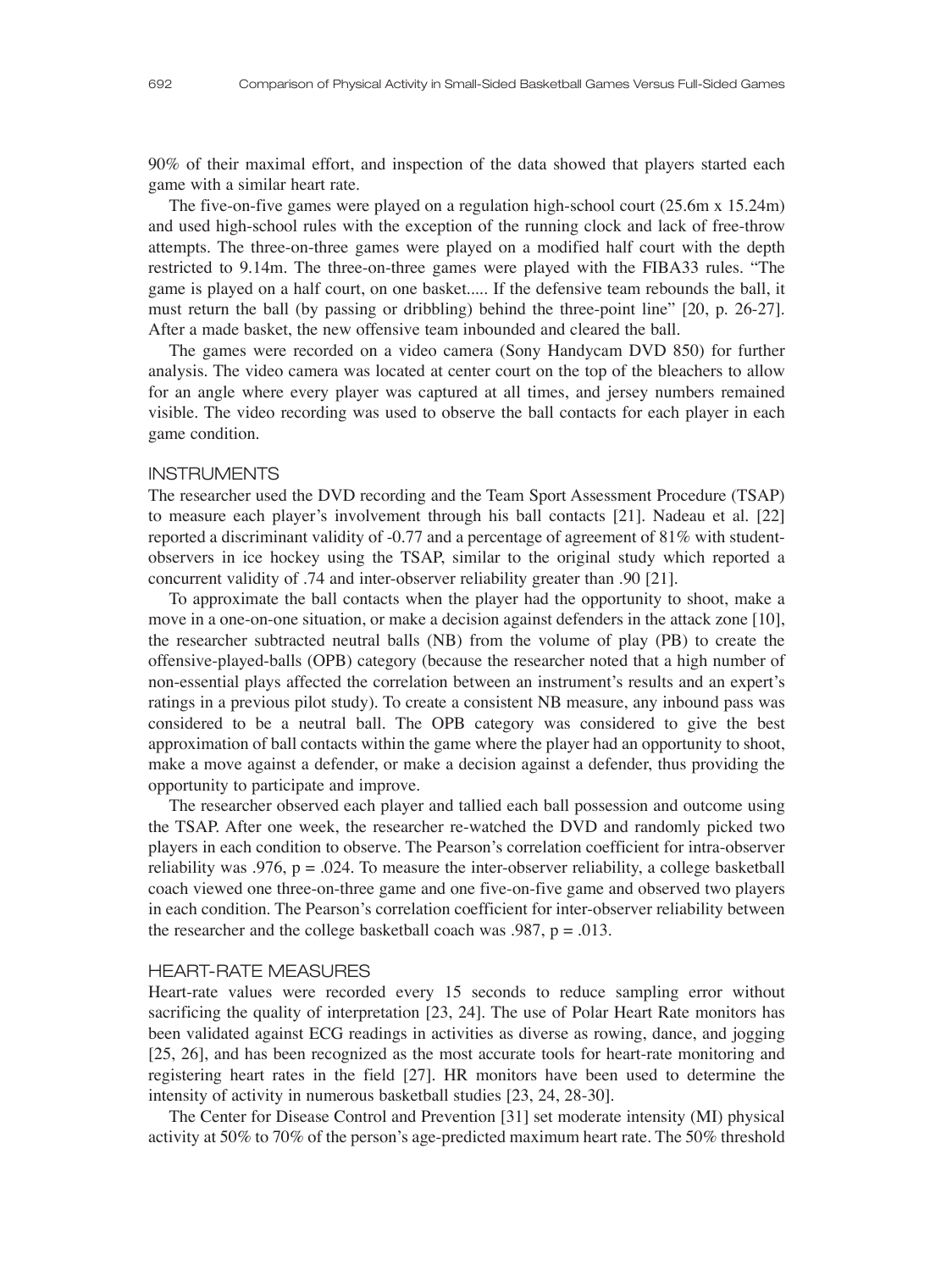was used to determine percentage of time spent in moderate to vigorous intensity (MVI) activity. Using the CDC formula [31] of subtracting age from 220, the threshold for a player who is 15 years of age is 103 beats per minute  $(220-15 = 205, 205 \text{ x}, 5 = 102.5 \text{ bpm})$ . The formula  $\%$ MVI = (number of heart rate readings over 103 bpm/total number of heart rate readings) x 100 was used to determine the percentage of time spent in MVI [32].

The CDC [31] set vigorous intensity (VI) physical activity at  $70\%$  to  $85\%$  of the person's age-predicted maximum heart rate. Using the CDC formula [31], the range for a 15 year-old for vigorous activity is between 144 bpm  $(220-15 = 205, 205 \times 7 = 143.5$  beats per minute) and 174 bpm (207 x  $.85 = 174.25$  bpm). Strong et al. [33] suggested 80% of age-predicted maximal heart rate as a recommended threshold for vigorous physical activity. Using the CDC formula  $[31]$ , a 15 year-old's target heart rate for 80% of age-predicted maximum would be 164 bpm, which is close to the cut-point for high-intensity work (170 bpm) used with 11-year-old boys [32] and referenced with 13-year-olds [14].

To create a single value for comparison purposes, 164 bpm or 80% of age-predicted maximum heart rate was used. The percentage of time spent in VI was calculated with the formula: %VI = (number of heart rate readings over 164 bpm/total number of heart rate readings) x 100 [32].

#### DATA ANALYSES

Data were excluded if there were readings of zero during the game. One player did not register any heart-rate data, leaving 11 players for the analysis of the heart-rate data. The data for each condition (three-on-three and five-on-five) were averaged for each player for analysis. All 12 players were used for the analysis of offensive-played balls (OPB), and the sum of OPB for the two games in each condition was used. Paired t-tests were used to analyze the data for the average heart rate, percentage of total MVI and VI, and OPB in three-on-three games compared to five-on-five games. A 3x2 mixed factorial repeated measures ANOVA was used to identify any significant differences in OPB by position, and a Tukey's posthoc was used to determine any differences by position. The data were analyzed using SPSS 20.

# **RESULTS**

#### OFFENSIVE-PLAYED BALLS

The study compared OPB in three-on-three and five-on-five basketball games. The players' OPB in three-on-three games was higher than during the five-on-five games,  $t(11) = 8.270$ ,  $p < .01$ ,  $d = 1.948$ . The Cohen's effect size value suggested a high practical significance. Table 1 shows the means and standard deviations for each category.

**Conditions Mean n** Std. Deviation **n** Avg HR 3v3 166.82 11 10.64 Avg HR 5v5 165.0 11 9.60 MVI %  $3v3$  97.73 11 6.56 MVI % 5v5 98.58 11 3.23 VI %  $3v3$  69.89 11 16.01 VI % 5v5 67.89  $11 \t 20.20$ OPB  $3v3$  26.08 12 6.36 OPB 5v5  $14.42$  12 5.58

Table 1. Means and Standard Deviations for Measures of Physical Activity in 3v3 and 5v5 Games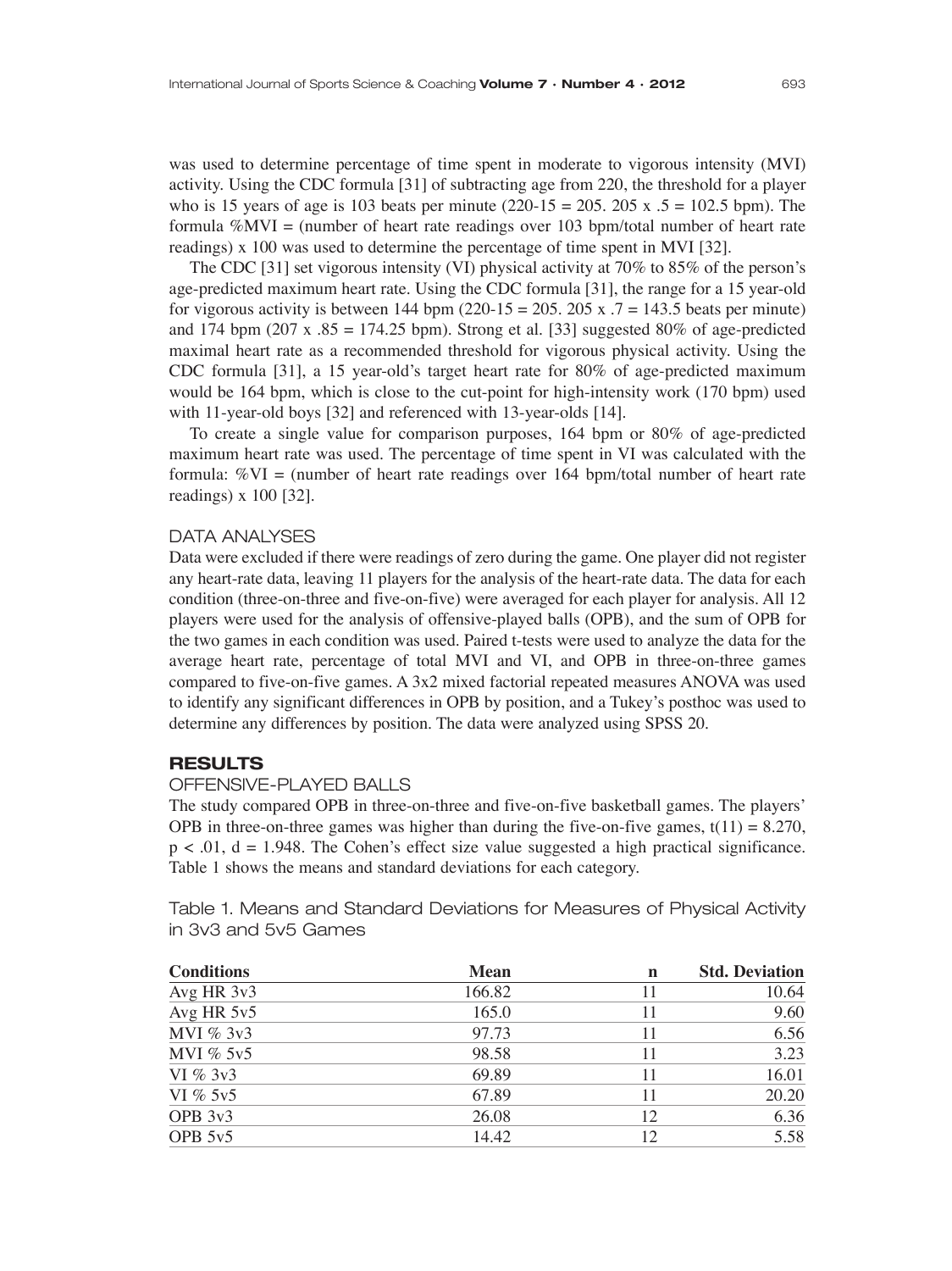The OPB were compared based on position as designated by the coach (Table 2). There was a significant effect of position on OPB in three-on-three games,  $F(2, 9) = 4.44$ ,  $p = .046$ . Planned contrasts revealed that the point guard position had significantly more OPB than post players in three-on-three games ( $p = .039$ ). There was a significant effect of position on the OPB in five-on-five games,  $F(2, 9) = 8.27$ ,  $p = .009$ . Planned contrasts revealed that the point-guard position had significantly more OPB than post players ( $p = .018$ ) and wings (p = .008) in five-on-five games.

Table 2. Offensive-Played Balls by Position and Condition

| <b>Position</b> | 3v3   | 5v5 |
|-----------------|-------|-----|
| Point Guard     |       |     |
| Wing            | 26.67 |     |
| Post            |       |     |

#### HEART-RATE MEASURES

The study compared average heart rate, MVI, and VI in three-on-three and five-on-five basketball games. The players' average heart rate in three-on-three games and five-on-five games was not statistically significant t(10) = 0.739, p = .477, d = .179. The players' percentage of time spent in MVI in three-on-three games and five-on-five games was not statistically significant t(10) = -0.363, p = .724, d = .16. The players' percentage of time spent in VI in three-on-three games and five-on-five games was not statistically significant  $t(10)$  = 0.342,  $p = .740$ ,  $d = .109$ . The Cohen's effect size for the heart-rate measures suggested a minimal practical significance.

#### **DISCUSSION**

The purpose of this study was to determine the differences in OPB, average HR, and percentage of MVI and VI in three-on-three basketball games compared to five-on-five games. The findings supported the hypothesis that OPB would be higher in the three-on-three games compared to the five-on-five games. The results for position in the five-on-five games supported the hypothesis that point guards would have more OPB than wings and post players, but the results for three-on-three did not support the hypothesis that there would be no difference in OPB in point guards, wings, and post players. The findings for MVI supported the hypothesis that there would be no difference in MVI in three-on-three games compared to five-on-five games. The findings for average heart rate and VI did not support the hypotheses that three-on-three games would induce higher mean average heart rates, and five-on-five games would provide a higher percentage of VI than three-on-three games.

The increased OPB, decreased task complexity, and similarity in physical activity would appear to suggest that three-on-three basketball is the more appropriate game form for young or inexperienced players. The results also support previous findings for the increased number of ball contacts in three-on-three compared to five-on-five games in basketball [11]. Similarly, young players in three-on-three soccer games were involved in more short passes, kicks, tackles, dribbling, and scoring chances than in six-on-six soccer games [14].

Despite increased OPB for all players, three-on-three basketball failed to distribute possessions more evenly. In each condition, the point guards possessed the ball more. One challenge for coaches is to distribute offensive plays between more players, especially at the developmental level where every player needs the opportunity to possess the ball in order to improve. It was anticipated that three-on-three games would reduce the need for a primary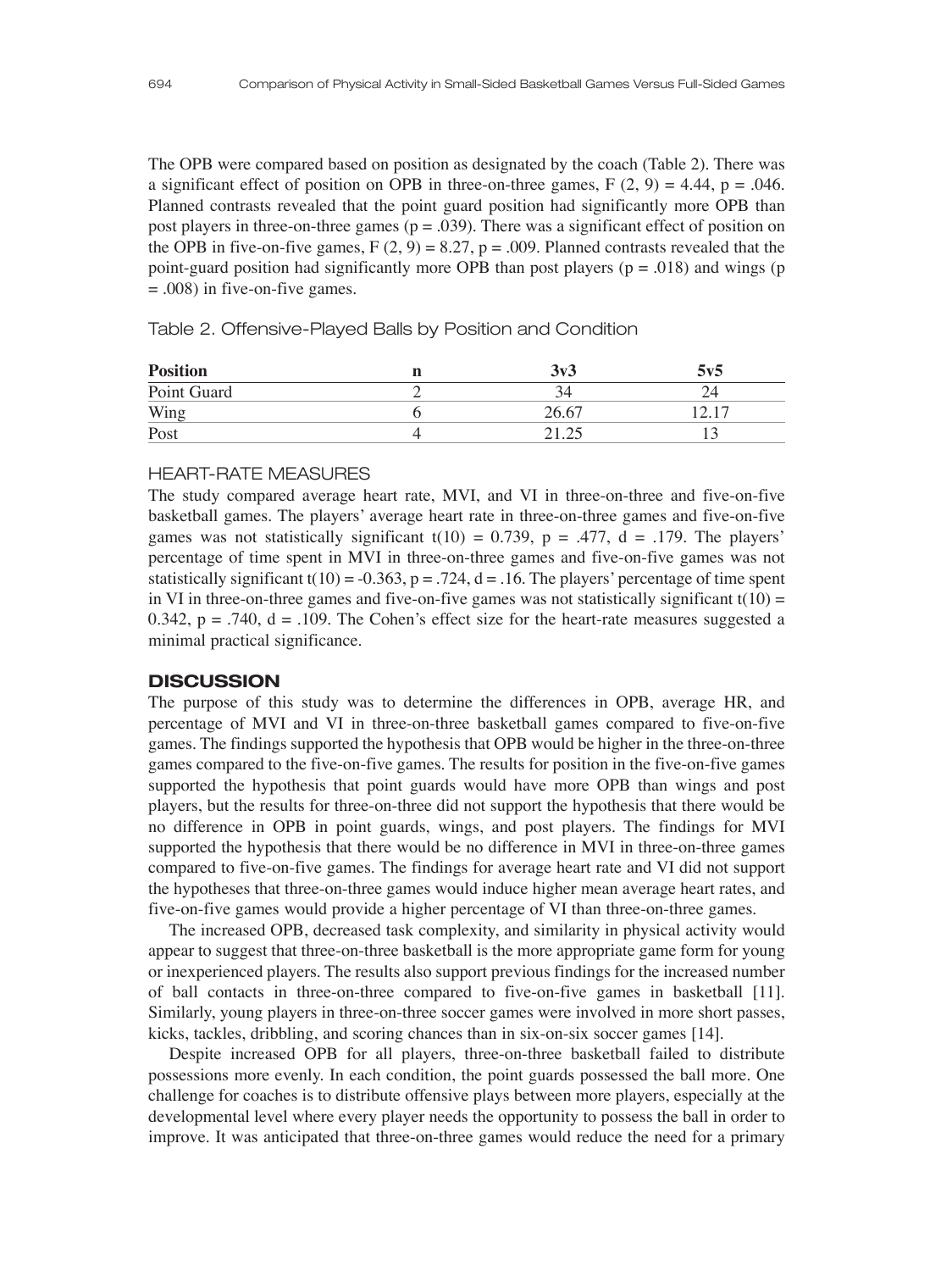ball handler and distribute the possessions more equally. Reducing the number of players is a structural modification of the game, which is the most common approach to game modifications [34]. Further functional modifications could be explored to distribute possessions among all players [34]. Possible modifications would be to require each player to possess the ball before a team attempts a shot or to limit the number of dribbles for each player. A simple modification would be to require the player to pass the ball across the line to clear the ball rather than allowing one player to dribble across the line after a change of possession. This would eliminate a player rebounding, dribbling out to clear the ball, and shooting without any passes. Arias et al. [34] concluded that it is more difficult to achieve the goals through structural modifications compared to functional modifications, and these modifications would appear to achieve the goal of dispersing possessions more equally as one player would be unable to monopolize an entire possession, either because of a limit on dribbles or the requirement of a pass or passes before a shot attempt.

Children cite getting or staying in shape as an important reason for participation [35, 36], and team sports contribute significantly to many children's physical activity [37]. Whereas half-court three-on-three games offer the same amount of physical activity as full-court fiveon-five games, further modifications could be explored to increase VI. Reducing the space may increase the intensity by ensuring the involvement of all six players in each play, whereas playing full-court three-on-three games may increase the intensity due to the more transition-oriented game created by the reduction in players. Other modifications could be to shoot free throws after shooting fouls to measure the effects of the breaks on intensity, and using a shot clock to increase the speed of play.

# PRACTICAL APPLICATION

In the present study a three-on-three league would appear to offer the same amount of physical activity, and more opportunities to develop skills compared to the more common five-on-five leagues. To these results, youth basketball leagues in the three-on-three version could provide the best opportunity for children to have fun, play with their peers, learn and improve skills, and stay active. In a youth league in an average high-school gymnasium, fiveon-five leagues utilize two baskets; 20 players play at one time, but only 10 are on the court. A half-court three-on-three league would allow the league to play on four baskets simultaneously; 32 players would be involved, and 24 would be on the court.

#### **CONCLUSION**

# LIMITATIONS AND FUTURE RESEARCH

The primary limitation of the study was the participants. The mean heart rate and %VI for the three-on-three games were lower than in a previous study [17], suggesting that these participants may not have exerted themselves fully. The lower means for average heart rate and %VI for the five-on-five games could be due to increased time to re-enter play after a violation or foul, as the team set up its out-of-bounds play, or a slower pace as it organized into its offensive sets in the five-on-five games. During the three-on-three games, there were no plays, and no time spent organizing players into the right positions. Neither condition used a shot clock due to National Federation of State High School Associations (NFHS) rules.

A second limitation may have been the procedures. By playing multiple games in one session, players may have been fatigued for the later games. Also, by using a single team, players had established roles and may have deferred to their roles even in the non-structured, un-coached setting. This may explain the higher OPB for point guards in the three-on-three games.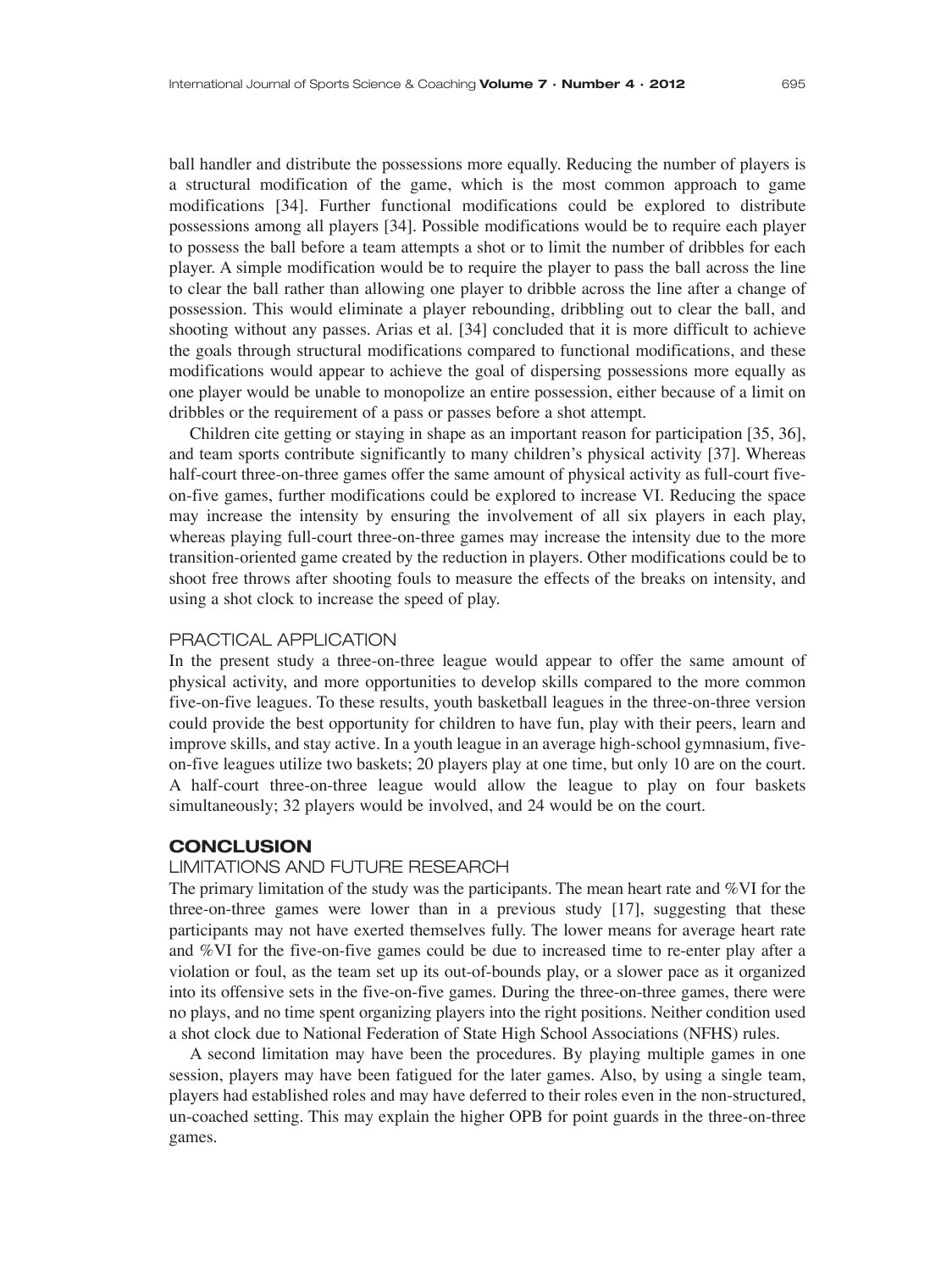Future research could use players from different teams to eliminate a coach effect on the style of play and the roles of the participants. Also, future research could examine an actual game environment and include the stoppages in play to get a more accurate depiction of the physical activity of an actual game for every player, as breaks in the game for free throws and timeouts [24] and playing time affect the amount and intensity of physical activity. Finally, one could measure enjoyment and perceived exertion through a survey of the participants.

#### **REFERENCES**

- 1. Amateur Athletic Union, *Boys% Basketball Handbook*, 2012, Retrieved from *http://image.aausports.org/handbooks/boys\_basketball/BOYSBASKETBALL-HANDBOOK.pdf.*
- 2. Basketball New Brunswick, *Rules of Mini Basketball*, 2010, Retrieved from *http://www.basketball.nb.caappLinkClick.aspxfileticket=HGm9vbhoBD8=&tabid=220& language=en-US*
- 3. Levett, N., *FA Youth Development Review Recommendations*, Unpublished Manuscript, 2011.
- 4. Launder, A., *Play Practice*, Human Kinetics, Champagne, IL, 2001.
- 5. Griffin, L.L. and Butler, J., *Teaching Games for Understanding: Theory, Research, and Practice*, Human Kinetics, Champagne, IL, 2004.
- 6. Siedentop, D., Sport Education: A Retrospective. *Journal of Teaching in Physical Education*, 2002, 21 (4), 409-18.
- 7. Young, W.B., Davies, M., Farrow, D. and Bahnert, A., *Variability of the Agility Training Stimulus in Small-Sided Games in Elite Australian Rules Football.* Paper Presented at the International Conference on Applied Strength and Conditioning, Surfers Paradise, Australia, November 11-13, 2011.
- 8. Snow, S., *Small Sided Games*, U.S. Youth Soccer, Ohio, 2004.
- 9. Mann, D.T.Y., Williams, A.M., Ward P. and Janelle, C.M., Perceptual-Cognitive Expertise in Sport: A Meta-Analysis, *Journal of Sport & Exercise Psychology*, 2007, 29, 457-478.
- 10. Arias, J.L., Argudo, F.M., and Alonso, J.I., Effect of the 3-point Line Change on the Game Dynamics in Girls] Minibasketball, *Research Quarterly for Exercise and Sport*, 2009, 80(3): 502-509.
- 11. Pinar, M.I., Cardenas, D., Alarcon, F., Escobar, L., and Torre, E., Participation of Mini-Basketball Players During Small-Sided Competitions. *Revista de Psicologia del Deporte*, 2009, 18, 445-449.
- 12. Castagna, C., Impellizzeri, F.M., Chaouachi, A., Abdelkrim, N.B. and Manzi, V., Physiological Responses to Ball-Drills in Regional Level Male Basketball Players, *Journal of Sports Sciences*, 2011, 29 (12), 1329- 1336.
- 13. Suarez-Arrones, L.J., Nuñez, F.J., Portillo, J., and Mendez-Villanueva, A., Running Demands and Heart Rate Responses in Men Rugby Sevens. *Journal of Strength & Conditioning Research*, In Press.
- 14. Katis, A. and Kellis, E., Effects of Small-Sided Games on Physical Conditioning and Performance in Young Soccer Players. *Journal of Sports Science and Medicine*, 2009, 8, 374-380.
- 15. Duarte, R., Batalha, N., Folgado, H. and Sampaio, J., Effects of Exercise Duration and Number of Players in Heart Rate Responses and Technical Skills During Futsal Small-Sided Games, *The Open Sports Sciences Journal*, 2009, 2: 00-00.
- 16. Konarski, J. and Strzelczyk, R., Characteristics of Differences in Energy Expenditure and Heart Rate During Indoor and Outdoor Field Hockey Matches, *Studies in Physical Culture and Tourism*, 2009, 16, 2.
- 17. Sampaio, J. Abrantes, C. and Leite, N., Power, Heart Rate and Perceived Exertion Responses to 3v3 and 4v4 Basketball Small-Sided Games, *Revista de Psicología del Deporte*, 2009, 18, 463-467.
- 18. Dimkpa, U., Post-Exercise Heart Rate Recovery: An Index of Cardiovascular Fitness, *Journal of Exercise Physiology online*, 2009,12 (1), 10-22.
- 19. Hebestreit, H., Mimura, K. and Bar-Or, O., Recovery of Muscle Power After High-Intensity Short-Term Exercise: Comparing Boys and Men. *Journal of Applied Physiology*, 1993, 74 (6), 2875-2880.
- 20. FIBA 33 Basketball Game, Assist Magazine, 2008, 32, 26-27.